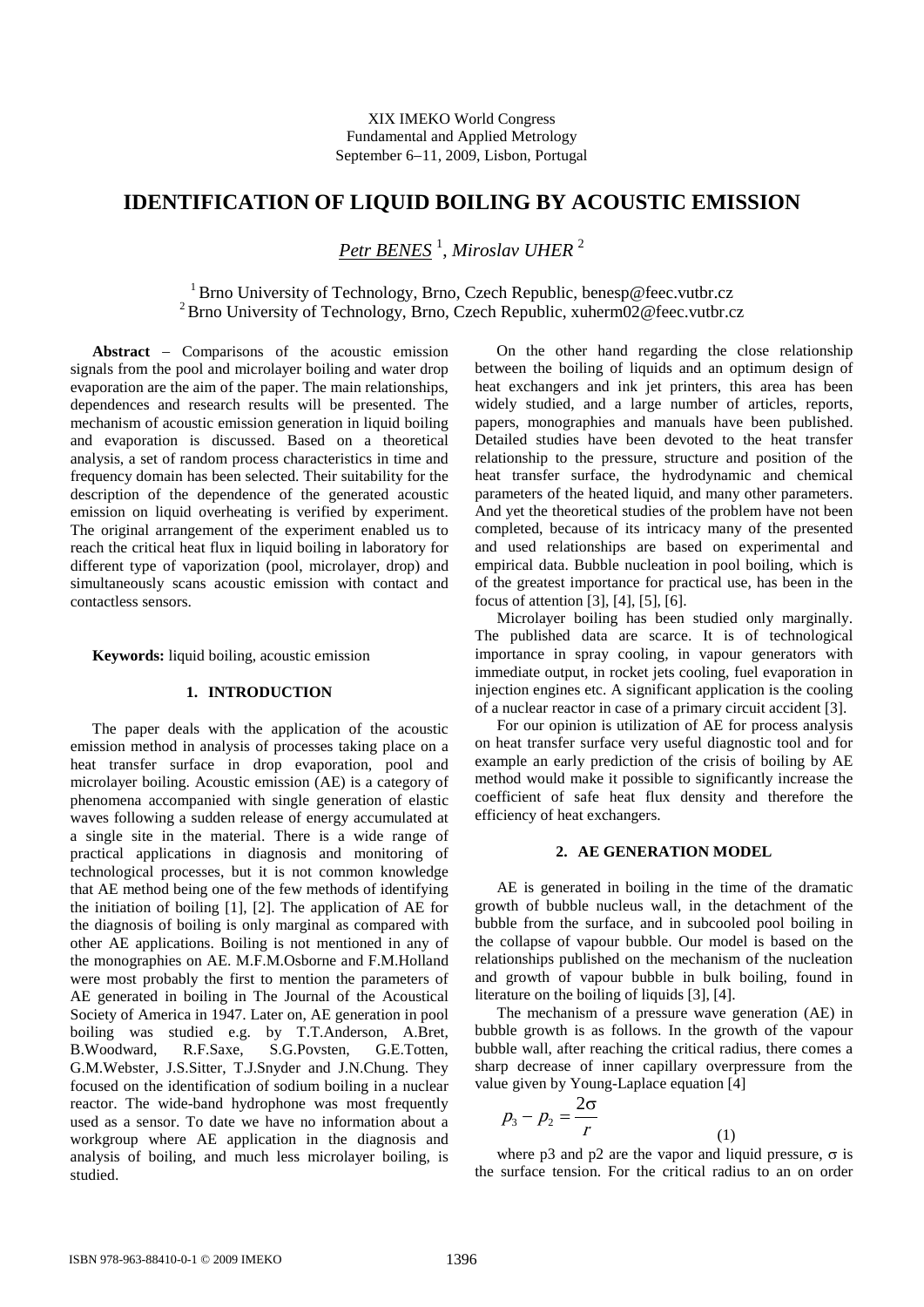lower value corresponding to the maximum radius of detachment from the surface.

Simultaneously, on the moving interface vapour-liquid (bubble wall) the given pressure value is suddenly changed. The speed of the pressure change (frequency range) is directly proportional to the speed of bubble growth, and thus to the overheating of the boundary layer, see eq. 2 [3], [4]

$$
r(t) = \left\{ \frac{2}{3} \left[ \frac{T_W - T_{SAT}}{T_{SAT}} \right] \frac{i_{23} \cdot \rho_3}{\rho_2} \right\}^{1/2} \cdot t
$$
 (2)

where  $T_W$  is heat wall temperature,  $T_{SAT}$  - saturation temperature, i23 – latent heat of vaporization J/kg,  $ρ2 (ρ3)$  – liquid (vapor) density. Then the amplitude increase should be directly proportional to the overheating of the liquid and indirectly proportional to the critical radius of the bubble.

In the departure of the bubble from the surface or in the breakup of the vapour stem a pressure wave will be generated strongly dependent on the distribution of surface temperature in the vicinity of the boiling nucleus. The theoretical description is rather complicated. It can be assumed that the liquid in the vicinity of the pulsing vapour nucleus induces swirl and turbulence, and the movement is of random character.

The third and most powerful source of AE in boiling is a vapour bubble implosion in subcooled liquid. In comparison to the previous examples, the mechanism of the collapse of the bubble is better described in literature. The descriptions are based on the Raleyigh dynamic model. It can be assumed that a vapour bubble implosion is very fast and the generated pressure pulses reach large amplitudes, directly proportional to subcooling and practically independent on the diameter of the collapsing bubble [5].

Based on this analysis, the generated AE can be regarded as a random pulse process, or rather a sequence of pulses whose amplitude, length and interval are random variables. In regard to a large number of active boiling nuclei the total AE signal can be described as a continuous random process with standard distribution (consequence of the central boundary theorem).

# **3. DESIGN OF EXPERIMENTS**

In a series of experiments AE signals were recorded in various combinations of experiment conditions (pool and microlayer boiling, different temperatures, angles of inclination of the heating layer, roughness of the surface, AE sensors etc.).

The arrangement of the experiment for pool boiling is seen in Fig. 1.



Fig 1. Arrangement of the experiment for pool boiling.

A ceramic pad with a steamed platinum film is mounted on a brass plate - an acoustic waveguide. Soldered to this layer are current and voltage conductors, see Fig. 2.



Fig 2. Experimental heat source for pool boiling

The decrease in voltage proportional to the set current and temperature-dependent resistance of the platinum film was measured by voltmeter. The generated AE is conducted through the brass plate to the AE sensor located alongside the heating element. The contact high-temperature wideband sensor from Dakel was used. The output signal from the sensor - an AE signal was conducted to the NI PXI with PXI 5122 module enabling signal measurements in the requested frequency band and storage in real-time to computer harddisk for off-line processing in LabView program.

The microlayer boiling was simulated on a device seen in Fig. 3.



Fig 3. Arrangement of the experiment for microlayer boiling.

A duralumin cylinder was mounted on a source of heat. At the end of the acoustic conductor, a contact wide-band sensor was acoustically connected through high-temperature vaseline. In the axis of the cylinder a semi-sphere hole was made, 20 mm in diameter, with smooth surface, and next to it another one of the same diameter, but with artifical rough surface. The AE generated in dropping a drop of water of a defined volume in one of the holes was recorded by contactless sensor - a wide-band microphone 4135 from Bruel&Kjaer with the nominal frequency range of 100 kHz and with the contact wide-band sensor from Dakel. Current state of the drop –size and temperature was measured in realtime with noncontact Thermal Imagers.

The following basic AE signal parameters were calculated from raw measured data [7], [8]:

*Time domain*

- mean value
- dispersion
- standard deviation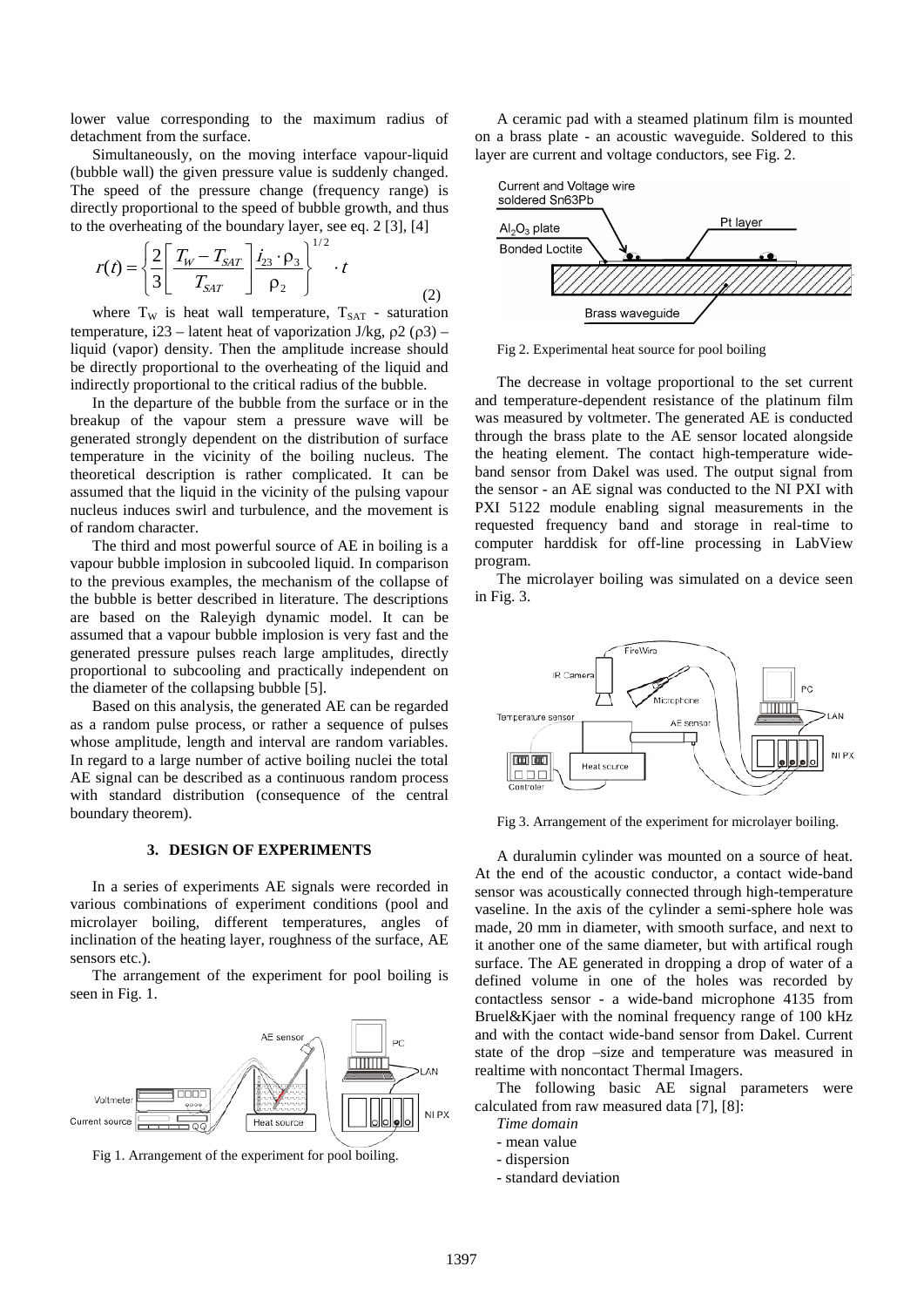- median
- skewness
- kurtosis
- AE count rate at zero level
- AE count rate at the level of the current effective value
- ratio of the AE counts on the both levels
- maximum and effective value ratio

# *Frequency domain*

- total power spectral density
- power spectral density in the selected frequency bands

For all of this time and frequency parameters of acoustic emission signal was calculated correlation coefficients with surface overheating temperature. We seek for basic



Fig. 4. Kurtosis of AE signal from contact sensor, pool boiling, liquid temperature 20°C



Fig.6. Standard deviation of AE signal from contact sensor, pool boiling, liquid temp. 20°C



Fig. 8 Power spectral density in the selected frequency band, pool boiling, liquid temp. 20°C

parameters of AE signal, which carry best information about surface temperature and boiling state.

#### **4. RESULTS**

#### *4.1. Pool boiling*

On the basis of the obtained relationships we arrived at the following conclusions concerning the measured AE signal in pool boiling. The parameters closely related to the heat transfer surface temperature and therefore boiling intensity (heat flux density) are mainly related with the signal energy - standard deviation and power spectral density in frequency bands, and inversely the number of active sites.

The initiation of boiling can be well identified by a sharp



Fig. 5. Kurtosis of AE signal from contact sensor, pool boiling, liquid temperature 100°C



Fig. 7. Standard deviation of AE signal from contact sensor, pool boiling, liquid temp. 100°C



Fig. 9 Power spectral density in the selected frequency band, pool boiling, liquid temp. 100°C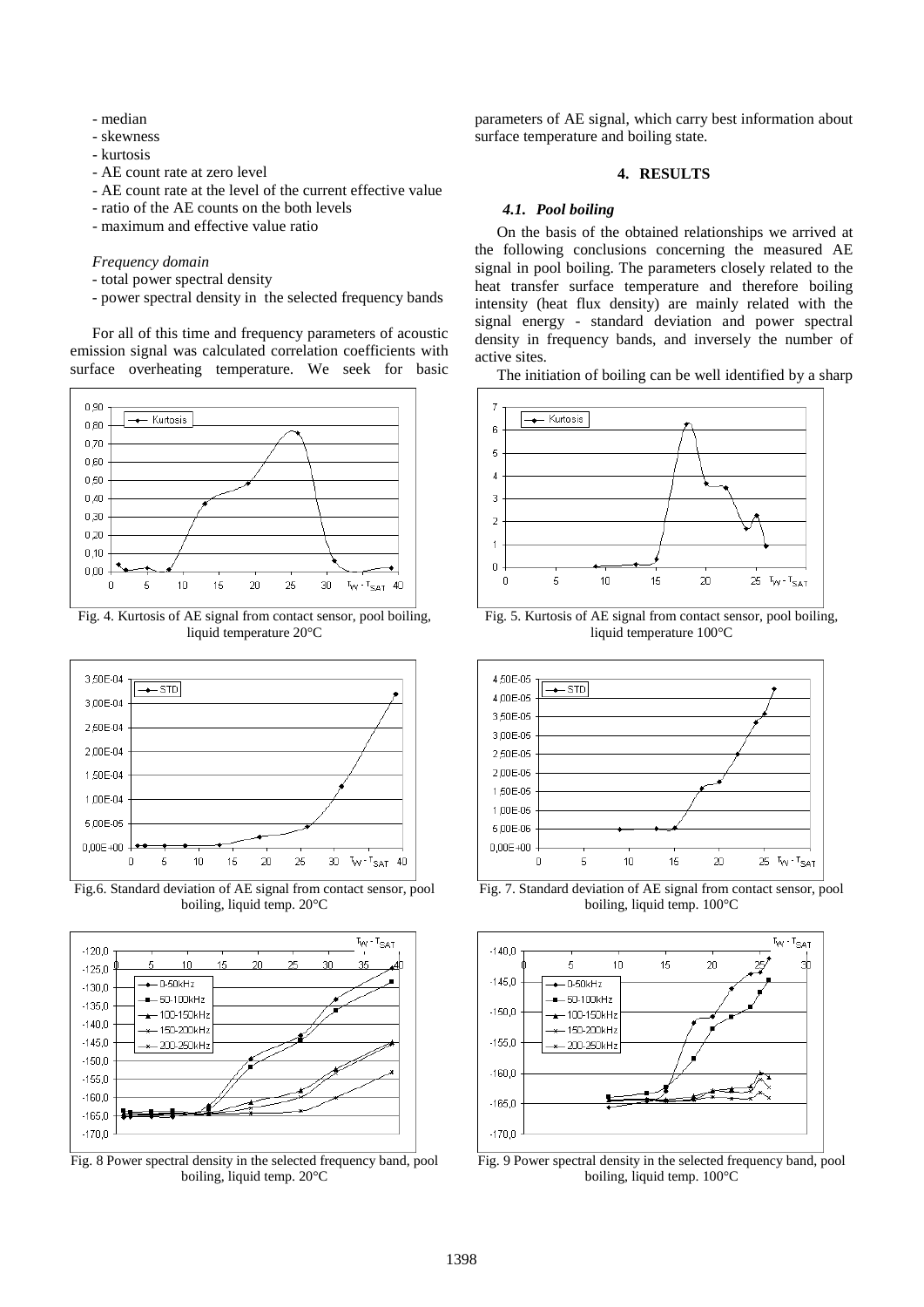increase of the kurtosis of distribution of the AE signal or rather more easily measured increase of the maximumeffective value ratio or the decrease of the number of active sites at the zero level and the level of the effective value, which might be explained by the pulse emission due to a low number of active vapour nuclei. This is mainly evident in boiling at the saturation limit temperature when the initiation of boiling is dramatic (Fig. 7). This is in agreement with the changes of the appropriate coefficient.



Fig. 10. Standard deviation of AE signal from microphone sensor, microlayer boiling



Fig. 12. Power spectral density in the selected frequency band of AE signal from microphone sensor, microlayer boiling



Fig. 14. Time record of drop evaporation (X-axis is normalized time), RMS of AE signal from microphone sensor, drop temperature 10°C, 60°C, 100°C, surface temperature T<sub>W</sub> 134°C.

## *4.2. Microlayer boiling*

In microlayer boiling the standard deviation increasing or output power in frequency bands is proportional to the heat transfer surface temperature too (Fig. 10-13). The notable decrease of the above characteristics as the critical heat flux is approached is of interest. The transition boiling phase is similarly to the initiation of boiling identified by changes in the characteristics connected with the AE signal pulse - the increased kurtosis of distribution or the decreased ratio of the number of active sites at the zero level and the level of the effective value.



Fig. 11. Standard deviation of AE signal from contact sensor, microlayer boiling



Fig. 13. Power spectral density in the selected frequency band of AE signal from contact sensor, microlayer boiling



Fig. 15. Time record of drop evaporation (X-axis is normalized time), RMS of AE signal from contact sensor, drop temperature 10°C, 60°C, 100°C, surface temperature T<sub>W</sub> 134°C .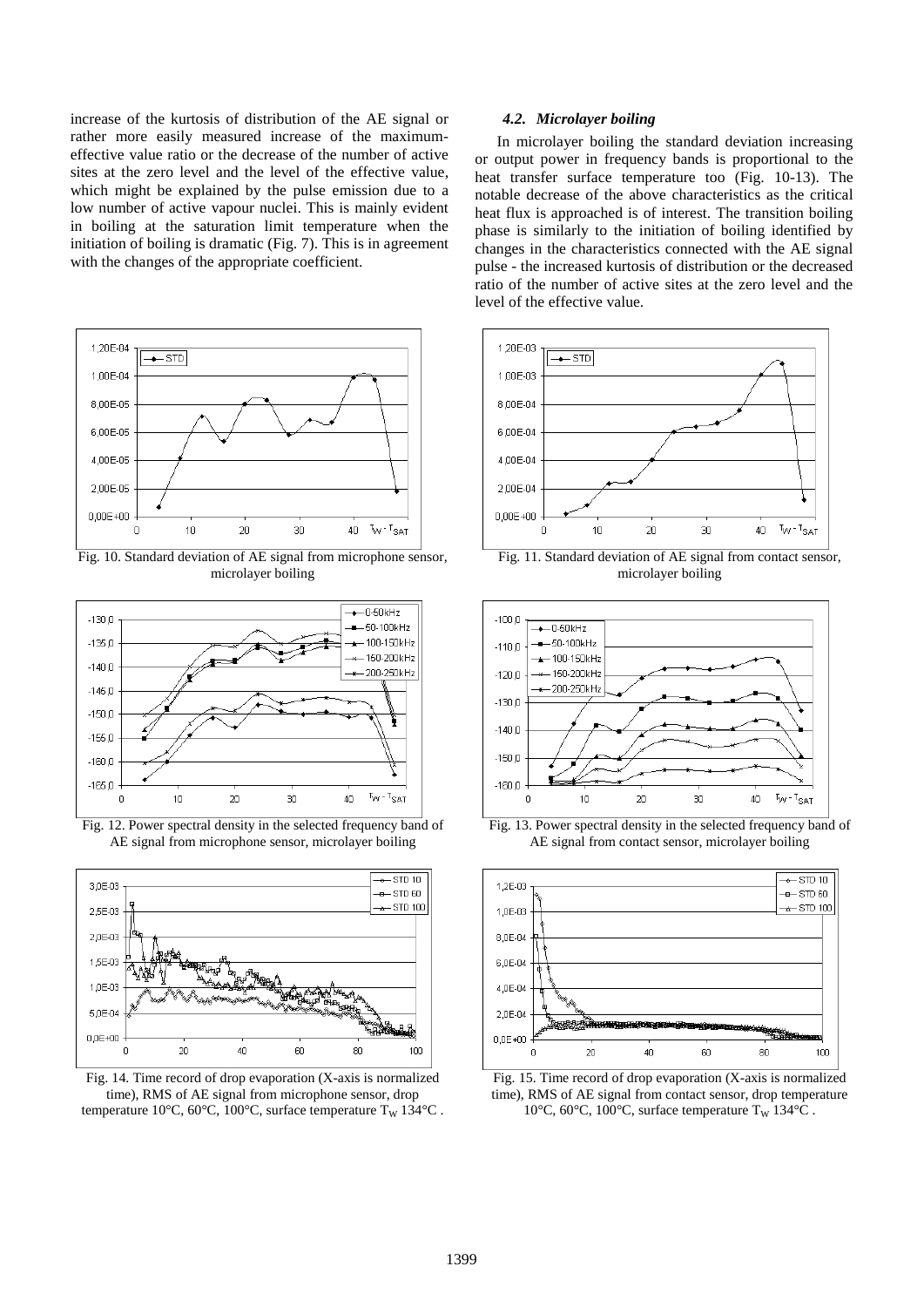Very illustrative characteristics are obtained by recording evaporation drops with different initial temperature. It is clearly perceptible impact AE signals resulting from the collapse of bubbles in the liquid subcooling measured by contact sensor and decrease its amplitude with increasing temperature drops (Fig. 14 and Fig.17). The ratio of time intervals needed to heat the droplets and the evaporation of very well corresponds to the ratio of the corresponding energy (cp  $(T_{23} - T_2)/T_{23}$ ). Time recordings of identical experiment measured by contactless sensor are on Fig. 16. It can be assumed that the most important source of the AE signal energy in the *contactless* measurement regime is not the bubble implosion in subcooled liquid as in the case of *contact* measurement, but the burst of the bubble on the surface of the drop and the release of the pressure wave whose amplitude is given by the radius of the bubble or by the capillary pressure. This would correspond to the record time during the amplitude of AE signal generated by a drop on the initial temperature of 20°C growing much more slowly than the temperature drops to 100°C, which reaches a maximum value almost immediately (Fig. 16).



Figure 17. Drop vaporization, contact sensor,  $T_w$  134 $°C$ , liquid drop temp. 10°C, 60°C, 100°C .